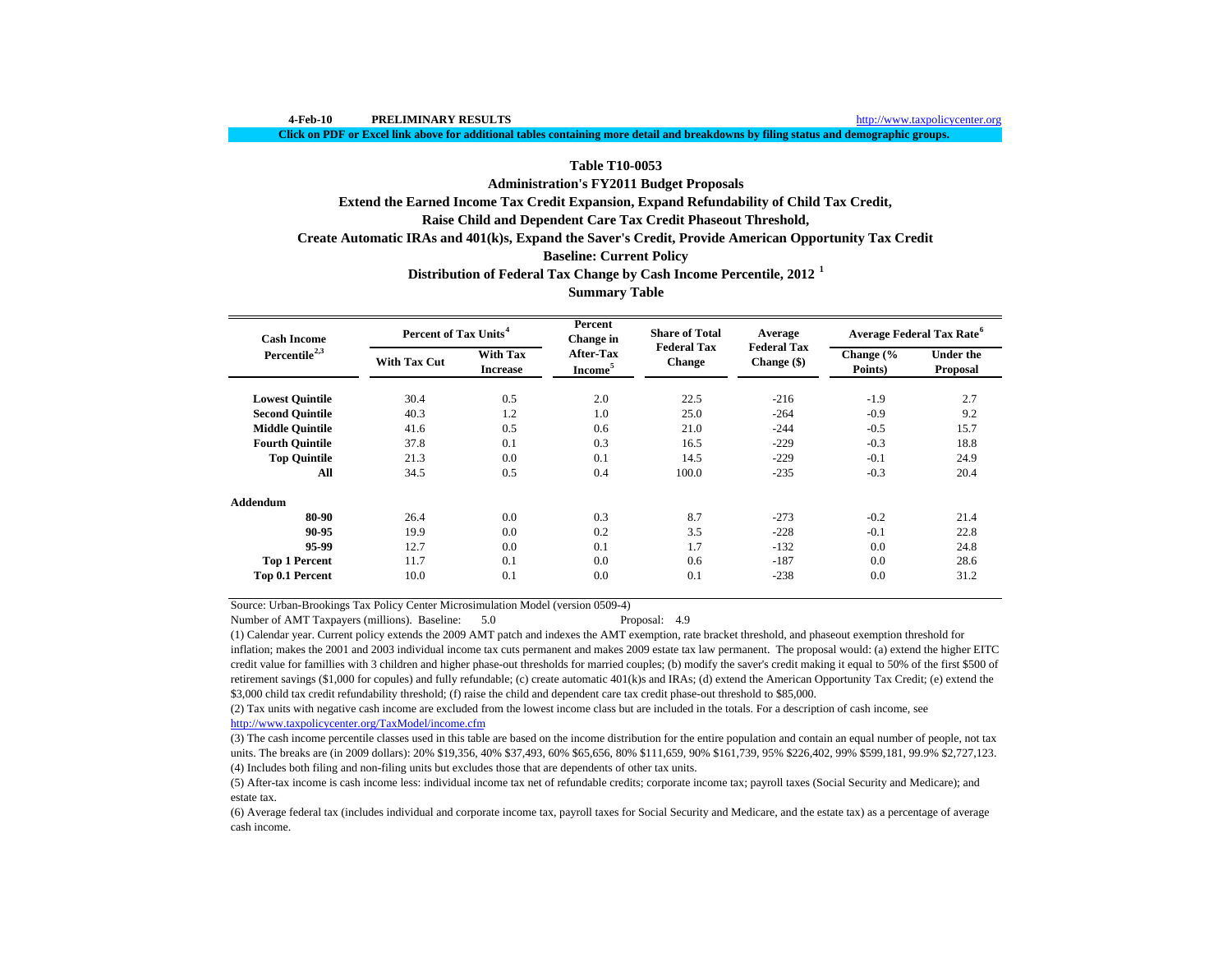### http://www.taxpolicycenter.org

#### **Table T10-0053 Administration's FY2011 Budget Proposals Extend the Earned Income Tax Credit Expansion, Expand Refundability of Child Tax Credit, Distribution of Federal Tax Change by Cash Income Percentile, 2012 1 Detail TableRaise Child and Dependent Care Tax Credit Phaseout Threshold, Create Automatic IRAs and 401(k)s, Expand the Saver's Credit, Provide American Opportunity Tax Credit Baseline: Current Policy**

| Cash Income Percentile <sup>2,3</sup> |              | Percent of Tax Units <sup>4</sup>  |                                     | <b>Share of Total</b>               | <b>Average Federal Tax Change</b> |         | <b>Share of Federal Taxes</b> |                              |                      | Average Federal Tax Rate <sup>6</sup> |
|---------------------------------------|--------------|------------------------------------|-------------------------------------|-------------------------------------|-----------------------------------|---------|-------------------------------|------------------------------|----------------------|---------------------------------------|
|                                       | With Tax Cut | <b>With Tax</b><br><b>Increase</b> | in After-Tax<br>Income <sup>5</sup> | <b>Federal Tax</b><br><b>Change</b> | <b>Dollars</b>                    | Percent | Change (%<br>Points)          | <b>Under the</b><br>Proposal | Change (%<br>Points) | <b>Under the</b><br>Proposal          |
| <b>Lowest Quintile</b>                | 30.4         | 0.5                                | 2.0                                 | 22.5                                | $-216$                            | $-40.6$ | $-0.3$                        | 0.5                          | $-1.9$               | 2.7                                   |
| <b>Second Quintile</b>                | 40.3         | 1.2                                | 1.0                                 | 25.0                                | $-264$                            | $-9.0$  | $-0.3$                        | 3.8                          | $-0.9$               | 9.2                                   |
| <b>Middle Quintile</b>                | 41.6         | 0.5                                | 0.6                                 | 21.0                                | $-244$                            | $-2.9$  | $-0.2$                        | 10.7                         | $-0.5$               | 15.7                                  |
| <b>Fourth Quintile</b>                | 37.8         | 0.1                                | 0.3                                 | 16.5                                | $-229$                            | $-1.4$  | 0.0                           | 18.3                         | $-0.3$               | 18.8                                  |
| <b>Top Quintile</b>                   | 21.3         | 0.0                                | 0.1                                 | 14.5                                | $-229$                            | $-0.3$  | 0.8                           | 66.5                         | $-0.1$               | 24.9                                  |
| All                                   | 34.5         | 0.5                                | 0.4                                 | 100.0                               | $-235$                            | $-1.5$  | 0.0                           | 100.0                        | $-0.3$               | 20.4                                  |
| Addendum                              |              |                                    |                                     |                                     |                                   |         |                               |                              |                      |                                       |
| 80-90                                 | 26.4         | 0.0                                | 0.3                                 | 8.7                                 | $-273$                            | $-0.9$  | 0.1                           | 14.2                         | $-0.2$               | 21.4                                  |
| 90-95                                 | 19.9         | 0.0                                | 0.2                                 | 3.5                                 | $-228$                            | $-0.5$  | 0.1                           | 10.5                         | $-0.1$               | 22.8                                  |
| 95-99                                 | 12.7         | 0.0                                | 0.1                                 | 1.7                                 | $-132$                            | $-0.2$  | 0.2                           | 16.3                         | 0.0                  | 24.8                                  |
| <b>Top 1 Percent</b>                  | 11.7         | 0.1                                | 0.0                                 | 0.6                                 | $-187$                            | 0.0     | 0.4                           | 25.5                         | 0.0                  | 28.6                                  |
| Top 0.1 Percent                       | 10.0         | 0.1                                | 0.0                                 | 0.1                                 | $-238$                            | 0.0     | 0.2                           | 12.8                         | 0.0                  | 31.2                                  |

#### **Baseline Distribution of Income and Federal Taxesby Cash Income Percentile, 2012 1**

|                                       |                              | Tax Units <sup>4</sup>  | Average             | Average<br><b>Federal Tax</b> | Average After-<br>Tax Income <sup>5</sup> | Average<br><b>Federal Tax</b> | <b>Share of Pre-</b><br><b>Tax Income</b> | <b>Share of Post-</b><br><b>Tax Income</b> | Share of<br><b>Federal Taxes</b> |
|---------------------------------------|------------------------------|-------------------------|---------------------|-------------------------------|-------------------------------------------|-------------------------------|-------------------------------------------|--------------------------------------------|----------------------------------|
| Cash Income Percentile <sup>2,3</sup> | <b>Number</b><br>(thousands) | <b>Percent of Total</b> | Income<br>(Dollars) | <b>Burden</b><br>(Dollars)    | (Dollars)                                 | Rate <sup>6</sup>             | <b>Percent of Total</b>                   | <b>Percent of Total</b>                    | <b>Percent of Total</b>          |
| <b>Lowest Quintile</b>                | 38.450                       | 24.4                    | 11.600              | 531                           | 11,069                                    | 4.6                           | 3.7                                       | 4.5                                        | 0.8                              |
| <b>Second Ouintile</b>                | 34.947                       | 22.2                    | 28.852              | 2.929                         | 25,923                                    | 10.2                          | 8.4                                       | 9.5                                        | 4.1                              |
| <b>Middle Quintile</b>                | 31,868                       | 20.3                    | 52,224              | 8,458                         | 43,766                                    | 16.2                          | 13.9                                      | 14.7                                       | 10.9                             |
| <b>Fourth Ouintile</b>                | 26.646                       | 16.9                    | 88,978              | 16.997                        | 71.981                                    | 19.1                          | 19.8                                      | 20.2                                       | 18.3                             |
| <b>Top Quintile</b>                   | 23,298                       | 14.8                    | 280,229             | 69,940                        | 210,289                                   | 25.0                          | 54.5                                      | 51.5                                       | 65.8                             |
| All                                   | 157,348                      | 100.0                   | 76.169              | 15,750                        | 60,419                                    | 20.7                          | 100.0                                     | 100.0                                      | 100.0                            |
| Addendum                              |                              |                         |                     |                               |                                           |                               |                                           |                                            |                                  |
| 80-90                                 | 11.720                       | 7.5                     | 138.385             | 29,910                        | 108,475                                   | 21.6                          | 13.5                                      | 13.4                                       | 14.2                             |
| 90-95                                 | 5.734                        | 3.6                     | 196.549             | 44,948                        | 151,600                                   | 22.9                          | 9.4                                       | 9.1                                        | 10.4                             |
| 95-99                                 | 4.655                        | 3.0                     | 345.574             | 85.734                        | 259,840                                   | 24.8                          | 13.4                                      | 12.7                                       | 16.1                             |
| <b>Top 1 Percent</b>                  | 1.190                        | 0.8                     | 1.825.188           | 522,940                       | 1,302,248                                 | 28.7                          | 18.1                                      | 16.3                                       | 25.1                             |
| Top 0.1 Percent                       | 120                          | 0.1                     | 8,367,274           | 2.606.444                     | 5,760,830                                 | 31.2                          | 8.4                                       | 7.3                                        | 12.6                             |

Source: Urban-Brookings Tax Policy Center Microsimulation Model (version 0509-4) Number of AMT Taxpayers (millions). Baseline: 5.0

(1) Calendar year. Current policy extends the 2009 AMT patch and indexes the AMT exemption, rate bracket threshold, and phaseout exemption threshold for inflation; makes the 2001 and 2003 individual income tax cuts permanent and makes 2009 estate tax law permanent. The proposal would: (a) extend the higher EITC credit value for famillies with 3 children and higher phase-out thresholds for married couples; (b) modify the saver's credit making i 50% of the first \$500 of retirement savings (\$1,000 for copules) and fully refundable; (c) create automatic 401(k)s and IRAs; (d) extend the American Opportunity Tax Credit; (e) extend the \$3,000 child tax credit refundabi threshold; (f) raise the child and dependent care tax credit phase-out threshold to \$85,000.

(2) Tax units with negative cash income are excluded from the lowest income class but are included in the totals. For a description of cash income, see

http://www.taxpolicycenter.org/TaxModel/income.cfm

(3) The cash income percentile classes used in this table are based on the income distribution for the entire population and contain an equal number of people, not tax units. The breaks are (in 2009 dollars): 20% \$19,356,

(4) Includes both filing and non-filing units but excludes those that are dependents of other tax units.

(5) After-tax income is cash income less: individual income tax net of refundable credits; corporate income tax; payroll taxes (Social Security and Medicare); and estate tax.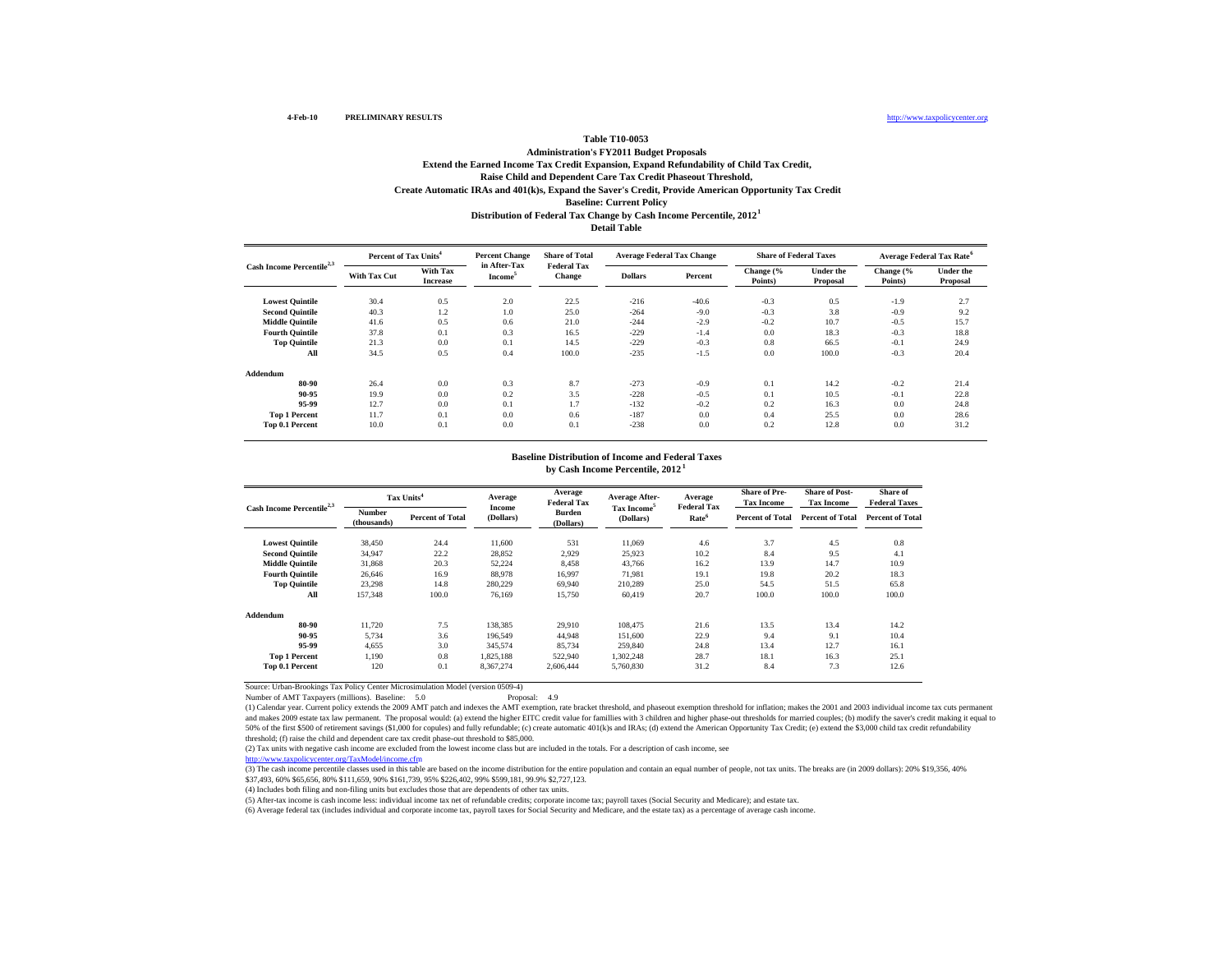## **Table T10-0053 Administration's FY2011 Budget Proposals Extend the Earned Income Tax Credit Expansion, Expand Refundability of Child Tax Credit, Distribution of Federal Tax Change by Cash Income Percentile Adjusted for Family Size, 2012 1 Raise Child and Dependent Care Tax Credit Phaseout Threshold, Create Automatic IRAs and 401(k)s, Expand the Saver's Credit, Provide American Opportunity Tax Credit Baseline: Current Policy**

**Detail Table**

|                                       | Percent of Tax Units <sup>4</sup> |                             | <b>Percent Change</b>               | <b>Share of Total</b>               | <b>Average Federal Tax Change</b> |          | <b>Share of Federal Taxes</b> |                              | Average Federal Tax Rate <sup>6</sup> |                              |
|---------------------------------------|-----------------------------------|-----------------------------|-------------------------------------|-------------------------------------|-----------------------------------|----------|-------------------------------|------------------------------|---------------------------------------|------------------------------|
| Cash Income Percentile <sup>2,3</sup> | With Tax Cut                      | With Tax<br><b>Increase</b> | in After-Tax<br>Income <sup>3</sup> | <b>Federal Tax</b><br><b>Change</b> | <b>Dollars</b>                    | Percent  | Change (%<br>Points)          | <b>Under the</b><br>Proposal | Change (%<br>Points)                  | <b>Under the</b><br>Proposal |
| <b>Lowest Quintile</b>                | 38.0                              | 0.1                         | 3.0                                 | 27.7                                | $-322$                            | $-287.2$ | $-0.4$                        | $-0.3$                       | $-3.0$                                | $-1.9$                       |
| <b>Second Ouintile</b>                | 38.0                              | 1.6                         | 1.0                                 | 21.1                                | $-240$                            | $-11.0$  | $-0.3$                        | 2.6                          | $-0.9$                                | 7.4                          |
| <b>Middle Quintile</b>                | 44.3                              | 0.6                         | 0.6                                 | 19.9                                | $-235$                            | $-3.4$   | $-0.2$                        | 8.5                          | $-0.5$                                | 14.3                         |
| <b>Fourth Quintile</b>                | 35.4                              | 0.1                         | 0.3                                 | 17.4                                | $-215$                            | $-1.5$   | 0.0                           | 17.5                         | $-0.3$                                | 18.3                         |
| <b>Top Quintile</b>                   | 17.4                              | 0.0                         | 0.1                                 | 13.5                                | $-166$                            | $-0.3$   | 0.9                           | 71.6                         | $-0.1$                                | 24.8                         |
| All                                   | 34.5                              | 0.5                         | 0.4                                 | 100.0                               | $-235$                            | $-1.5$   | 0.0                           | 100.0                        | $-0.3$                                | 20.4                         |
| Addendum                              |                                   |                             |                                     |                                     |                                   |          |                               |                              |                                       |                              |
| 80-90                                 | 22.0                              | 0.0                         | 0.2                                 | 8.4                                 | $-207$                            | $-0.8$   | 0.1                           | 15.6                         | $-0.2$                                | 21.6                         |
| 90-95                                 | 14.9                              | 0.0                         | 0.1                                 | 2.7                                 | $-134$                            | $-0.4$   | 0.1                           | 11.9                         | $-0.1$                                | 23.0                         |
| 95-99                                 | 10.8                              | 0.0                         | 0.1                                 | 1.7                                 | $-108$                            | $-0.2$   | 0.2                           | 17.6                         | 0.0                                   | 24.6                         |
| <b>Top 1 Percent</b>                  | 10.1                              | 0.1                         | 0.0                                 | 0.6                                 | $-154$                            | 0.0      | 0.4                           | 26.5                         | 0.0                                   | 28.4                         |
| Top 0.1 Percent                       | 8.9                               | 0.1                         | 0.0                                 | 0.1                                 | $-203$                            | 0.0      | 0.2                           | 13.3                         | 0.0                                   | 30.9                         |

#### **by Cash Income Percentile Adjusted for Family Size, 2012 1 Baseline Distribution of Income and Federal Taxes**

| Cash Income Percentile <sup>2,3</sup> |                       | Tax Units <sup>4</sup>  | Average<br>Income | Average<br><b>Federal Tax</b> | <b>Average After-</b>                | Average<br><b>Federal Tax</b> | <b>Share of Pre-</b><br><b>Tax Income</b> | <b>Share of Post-</b><br><b>Tax Income</b> | Share of<br><b>Federal Taxes</b> |
|---------------------------------------|-----------------------|-------------------------|-------------------|-------------------------------|--------------------------------------|-------------------------------|-------------------------------------------|--------------------------------------------|----------------------------------|
|                                       | Number<br>(thousands) | <b>Percent of Total</b> | (Dollars)         | <b>Burden</b><br>(Dollars)    | Tax Income <sup>5</sup><br>(Dollars) | Rate <sup>6</sup>             | <b>Percent of Total</b>                   | <b>Percent of Total</b>                    | <b>Percent of Total</b>          |
| <b>Lowest Quintile</b>                | 31,706                | 20.2                    | 10,935            | 112                           | 10.823                               | 1.0                           | 2.9                                       | 3.6                                        | 0.1                              |
| <b>Second Quintile</b>                | 32,349                | 20.6                    | 26,208            | 2,184                         | 24,023                               | 8.3                           | 7.1                                       | 8.2                                        | 2.9                              |
| <b>Middle Quintile</b>                | 31.237                | 19.9                    | 46,322            | 6,866                         | 39.456                               | 14.8                          | 12.1                                      | 13.0                                       | 8.7                              |
| <b>Fourth Ouintile</b>                | 29.980                | 19.1                    | 77.565            | 14.437                        | 63.128                               | 18.6                          | 19.4                                      | 19.9                                       | 17.5                             |
| <b>Top Quintile</b>                   | 29.936                | 19.0                    | 235.547           | 58,562                        | 176,985                              | 24.9                          | 58.8                                      | 55.7                                       | 70.7                             |
| All                                   | 157,348               | 100.0                   | 76.169            | 15,750                        | 60.419                               | 20.7                          | 100.0                                     | 100.0                                      | 100.0                            |
| Addendum                              |                       |                         |                   |                               |                                      |                               |                                           |                                            |                                  |
| 80-90                                 | 15.019                | 9.6                     | 117.658           | 25,601                        | 92,057                               | 21.8                          | 14.7                                      | 14.5                                       | 15.5                             |
| 90-95                                 | 7.540                 | 4.8                     | 167,170           | 38.625                        | 128.545                              | 23.1                          | 10.5                                      | 10.2                                       | 11.8                             |
| 95-99                                 | 5.940                 | 3.8                     | 294.212           | 72,379                        | 221.833                              | 24.6                          | 14.6                                      | 13.9                                       | 17.4                             |
| <b>Top 1 Percent</b>                  | 1.436                 | 0.9                     | 1.584.726         | 450.784                       | 1.133.941                            | 28.5                          | 19.0                                      | 17.1                                       | 26.1                             |
| Top 0.1 Percent                       | 142                   | 0.1                     | 7.360.192         | 2,275,425                     | 5.084.768                            | 30.9                          | 8.7                                       | 7.6                                        | 13.1                             |

Source: Urban-Brookings Tax Policy Center Microsimulation Model (version 0509-4)

Number of AMT Taxpayers (millions). Baseline: 5.0 Proposal: 4.9

(1) Calendar year. Current policy extends the 2009 AMT patch and indexes the AMT exemption, rate bracket threshold, and phaseout exemption threshold for inflation; makes the 2001 and 2003 individual income tax cuts permanent and makes 2009 estate tax law permanent. The proposal would: (a) extend the higher EITC credit value for famillies with 3 children and higher phase-out thresholds for married couples; (b) modify the saver's credit making i 50% of the first \$500 of retirement savings (\$1,000 for copules) and fully refundable; (c) create automatic 401(k)s and IRAs; (d) extend the American Opportunity Tax Credit; (e) extend the \$3,000 child tax credit refundabi threshold; (f) raise the child and dependent care tax credit phase-out threshold to \$85,000.

(2) Tax units with negative cash income are excluded from the lowest income class but are included in the totals. For a description of cash income, see

http://www.taxpolicycenter.org/TaxModel/income.cfm

(3) The cash income percentile classes used in this table are based on the income distribution for the entire population and contain an equal number of people, not tax units. The incomes used are adjusted for family size b \$1,670,467.

(4) Includes both filing and non-filing units but excludes those that are dependents of other tax units.

(5) After-tax income is cash income less: individual income tax net of refundable credits; corporate income tax; payroll taxes (Social Security and Medicare); and estate tax.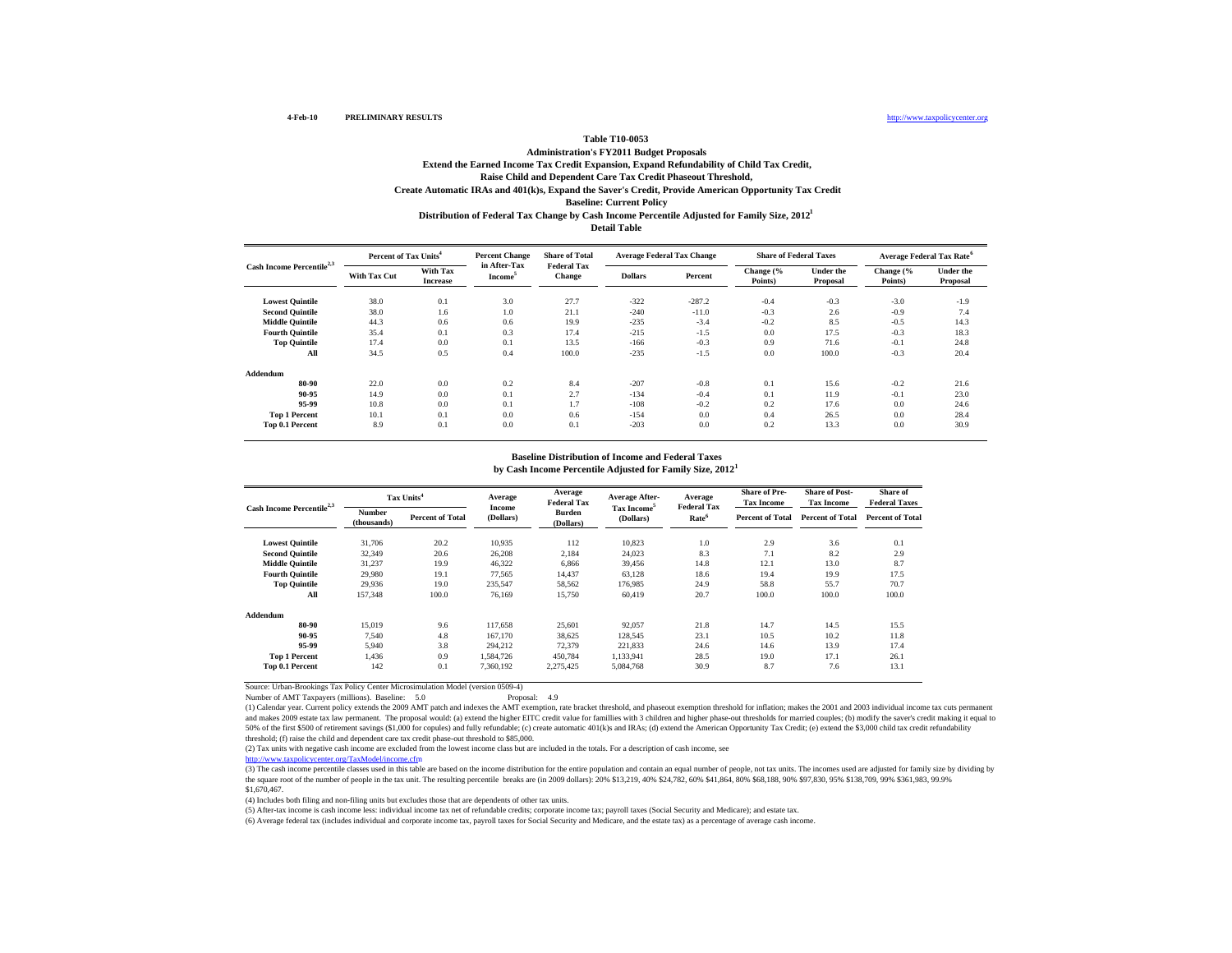### **Table T10-0053 Administration's FY2011 Budget Proposals Extend the Earned Income Tax Credit Expansion, Expand Refundability of Child Tax Credit, Distribution of Federal Tax Change by Cash Income Percentile Adjusted for Family Size, 2012 1 Detail Table - Single Tax Units Raise Child and Dependent Care Tax Credit Phaseout Threshold, Create Automatic IRAs and 401(k)s, Expand the Saver's Credit, Provide American Opportunity Tax Credit Baseline: Current Policy**

|                                       | Percent of Tax Units <sup>4</sup> |                             | <b>Percent Change</b>               | <b>Share of Total</b>        | <b>Average Federal Tax Change</b> |         |                      | <b>Share of Federal Taxes</b> |                      | <b>Average Federal Tax Rate<sup>6</sup></b> |
|---------------------------------------|-----------------------------------|-----------------------------|-------------------------------------|------------------------------|-----------------------------------|---------|----------------------|-------------------------------|----------------------|---------------------------------------------|
| Cash Income Percentile <sup>2,3</sup> | With Tax Cut                      | With Tax<br><b>Increase</b> | in After-Tax<br>Income <sup>5</sup> | <b>Federal Tax</b><br>Change | <b>Dollars</b>                    | Percent | Change (%<br>Points) | <b>Under the</b><br>Proposal  | Change (%<br>Points) | <b>Under the</b><br>Proposal                |
| <b>Lowest Quintile</b>                | 20.7                              | 0.0                         | 1.5                                 | 24.9                         | $-116$                            | $-19.7$ | $-0.3$               | 1.3                           | $-1.4$               | 5.7                                         |
| <b>Second Quintile</b>                | 21.0                              | 1.6                         | 0.6                                 | 20.1                         | $-103$                            | $-4.9$  | $-0.2$               | 5.0                           | $-0.5$               | 10.1                                        |
| <b>Middle Quintile</b>                | 33.5                              | 0.2                         | 0.5                                 | 26.2                         | $-148$                            | $-2.6$  | $-0.2$               | 12.6                          | $-0.4$               | 16.3                                        |
| <b>Fourth Ouintile</b>                | 19.5                              | 0.0                         | 0.2                                 | 15.5                         | $-107$                            | $-0.9$  | 0.1                  | 21.2                          | $-0.2$               | 20.4                                        |
| <b>Top Quintile</b>                   | 10.8                              | 0.0                         | 0.1                                 | 11.9                         | $-98$                             | $-0.3$  | 0.6                  | 59.8                          | $-0.1$               | 25.5                                        |
| All                                   | 21.6                              | 0.4                         | 0.3                                 | 100.0                        | $-115$                            | $-1.3$  | 0.0                  | 100.0                         | $-0.3$               | 20.5                                        |
| Addendum                              |                                   |                             |                                     |                              |                                   |         |                      |                               |                      |                                             |
| 80-90                                 | 14.1                              | 0.0                         | 0.2                                 | 7.7                          | $-120$                            | $-0.6$  | 0.1                  | 15.8                          | $-0.1$               | 23.1                                        |
| 90-95                                 | 8.6                               | 0.0                         | 0.1                                 | 2.3                          | $-77$                             | $-0.3$  | 0.1                  | 11.0                          | $-0.1$               | 24.3                                        |
| 95-99                                 | 5.5                               | 0.0                         | 0.1                                 | 1.7                          | $-74$                             | $-0.2$  | 0.2                  | 14.3                          | 0.0                  | 24.2                                        |
| <b>Top 1 Percent</b>                  | 4.7                               | 0.1                         | 0.0                                 | 0.2                          | $-47$                             | 0.0     | 0.2                  | 18.7                          | 0.0                  | 30.3                                        |
| Top 0.1 Percent                       | 4.5                               | 0.0                         | 0.0                                 | 0.0                          | $-86$                             | 0.0     | 0.1                  | 9.0                           | 0.0                  | 33.8                                        |

#### **by Cash Income Percentile Adjusted for Family Size, 2012 1 Baseline Distribution of Income and Federal Taxes**

| <b>Cash Income Percentile</b> |                       | Tax Units <sup>4</sup>  | Average<br>Income | Average<br><b>Federal Tax</b> | <b>Average After-</b>   | Average<br><b>Federal Tax</b> | <b>Share of Pre-</b><br><b>Tax Income</b> | <b>Share of Post-</b><br><b>Tax Income</b> | Share of<br><b>Federal Taxes</b> |  |
|-------------------------------|-----------------------|-------------------------|-------------------|-------------------------------|-------------------------|-------------------------------|-------------------------------------------|--------------------------------------------|----------------------------------|--|
|                               | Number<br>(thousands) | <b>Percent of Total</b> | (Dollars)         | <b>Burden</b><br>(Dollars)    | Tax Income<br>(Dollars) | Rate <sup>o</sup>             | <b>Percent of Total</b>                   | <b>Percent of Total</b>                    | <b>Percent of Total</b>          |  |
| <b>Lowest Quintile</b>        | 16.972                | 24.6                    | 8,380             | 591                           | 7,789                   | 7.1                           | 4.7                                       | 5.5                                        | 1.6                              |  |
| <b>Second Quintile</b>        | 15.474                | 22.5                    | 19.970            | 2,115                         | 17,855                  | 10.6                          | 10.2                                      | 11.5                                       | 5.2                              |  |
| <b>Middle Quintile</b>        | 14,005                | 20.3                    | 34.261            | 5.725                         | 28,536                  | 16.7                          | 15.9                                      | 16.7                                       | 12.7                             |  |
| <b>Fourth Ouintile</b>        | 11.543                | 16.8                    | 55.833            | 11,507                        | 44,326                  | 20.6                          | 21.3                                      | 21.4                                       | 21.1                             |  |
| <b>Top Quintile</b>           | 9,596                 | 13.9                    | 151,979           | 38,836                        | 113,142                 | 25.6                          | 48.2                                      | 45.3                                       | 59.2                             |  |
| All                           | 68.932                | 100.0                   | 43,878            | 9,128                         | 34,749                  | 20.8                          | 100.0                                     | 100.0                                      | 100.0                            |  |
| Addendum                      |                       |                         |                   |                               |                         |                               |                                           |                                            |                                  |  |
| 80-90                         | 5.066                 | 7.4                     | 84.037            | 19.525                        | 64.512                  | 23.2                          | 14.1                                      | 13.6                                       | 15.7                             |  |
| 90-95                         | 2,373                 | 3.4                     | 119,032           | 28,942                        | 90,090                  | 24.3                          | 9.3                                       | 8.9                                        | 10.9                             |  |
| 95-99                         | 1,795                 | 2.6                     | 204,548           | 49,619                        | 154,929                 | 24.3                          | 12.1                                      | 11.6                                       | 14.2                             |  |
| <b>Top 1 Percent</b>          | 361                   | 0.5                     | 1,060,631         | 321,259                       | 739,373                 | 30.3                          | 12.7                                      | 11.1                                       | 18.4                             |  |
| Top 0.1 Percent               | 32                    | 0.1                     | 5,243,107         | 1.771.848                     | 3,471,259               | 33.8                          | 5.5                                       | 4.6                                        | 8.9                              |  |

Source: Urban-Brookings Tax Policy Center Microsimulation Model (version 0509-4)

(1) Calendar year. Current policy extends the 2009 AMT patch and indexes the AMT exemption, rate bracket threshold, and phaseout exemption threshold for inflation; makes the 2001 and 2003 individual income tax cuts permanent and makes 2009 estate tax law permanent. The proposal would: (a) extend the higher EITC credit value for famillies with 3 children and higher phase-out thresholds for married couples; (b) modify the saver's credit making i 50% of the first \$500 of retirement savings (\$1,000 for copules) and fully refundable; (c) create automatic 401(k)s and IRAs; (d) extend the American Opportunity Tax Credit; (e) extend the \$3,000 child tax credit refundabi threshold; (f) raise the child and dependent care tax credit phase-out threshold to \$85,000.

(2) Tax units with negative cash income are excluded from the lowest income class but are included in the totals. For a description of cash income, see

ing.<br>http://www.taxpolicy.com/org/TaxModel/incom

(3) The cash income percentile classes used in this table are based on the income distribution for the entire population and contain an equal number of people, not tax units. The incomes used are adjusted for family size b the square root of the number of people in the tax unit. The resulting percentile breaks are (in 2009 dollars): 20% \$13,219, 40% \$24,782, 60% \$41,864, 80% \$68,188, 90% \$97,830, 95% \$138,709, 99% \$361,983, 99.9% \$138,709, 9 \$1,670,467.

(4) Includes both filing and non-filing units but excludes those that are dependents of other tax units.

(5) After-tax income is cash income less: individual income tax net of refundable credits; corporate income tax; payroll taxes (Social Security and Medicare); and estate tax.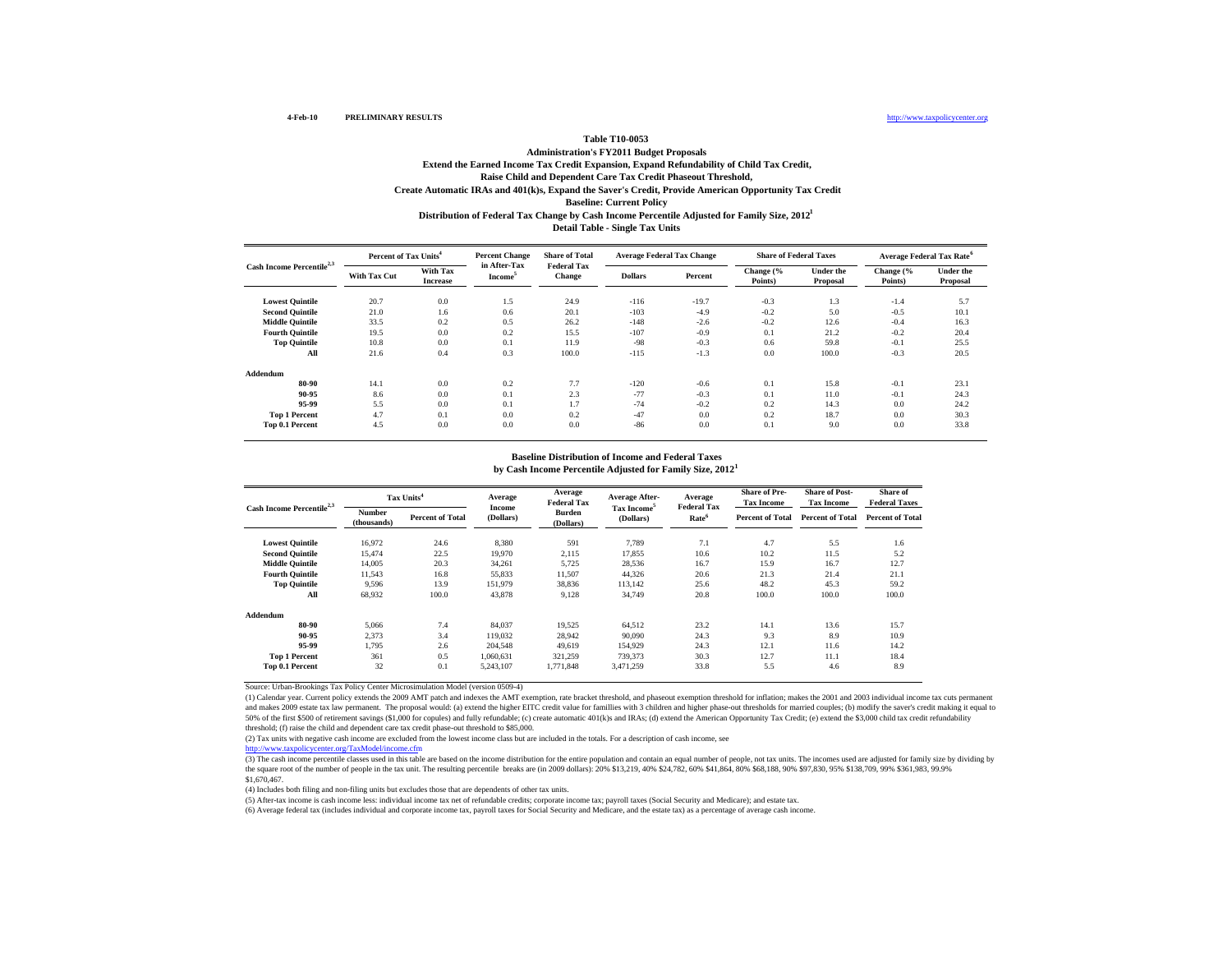### **Table T10-0053 Administration's FY2011 Budget Proposals Extend the Earned Income Tax Credit Expansion, Expand Refundability of Child Tax Credit, Distribution of Federal Tax Change by Cash Income Percentile Adjusted for Family Size, 2012 1 Detail Table - Married Tax Units Filing Jointly Raise Child and Dependent Care Tax Credit Phaseout Threshold, Create Automatic IRAs and 401(k)s, Expand the Saver's Credit, Provide American Opportunity Tax Credit Baseline: Current Policy**

| Cash Income Percentile <sup>2,3</sup> | Percent of Tax Units <sup>4</sup> |                             | <b>Percent Change</b>               | <b>Share of Total</b>        |                | <b>Average Federal Tax Change</b> | <b>Share of Federal Taxes</b> |                              |                      | Average Federal Tax Rate <sup>6</sup> |
|---------------------------------------|-----------------------------------|-----------------------------|-------------------------------------|------------------------------|----------------|-----------------------------------|-------------------------------|------------------------------|----------------------|---------------------------------------|
|                                       | <b>With Tax Cut</b>               | With Tax<br><b>Increase</b> | in After-Tax<br>Income <sup>5</sup> | <b>Federal Tax</b><br>Change | <b>Dollars</b> | Percent                           | Change (%<br>Points)          | <b>Under the</b><br>Proposal | Change (%<br>Points) | <b>Under the</b><br>Proposal          |
| <b>Lowest Quintile</b>                | 44.6                              | 0.0                         | 3.0                                 | 15.9                         | $-433$         | $-370.9$                          | $-0.2$                        | $-0.1$                       | $-3.0$               | $-2.2$                                |
| <b>Second Quintile</b>                | 52.4                              | 1.2                         | 1.3                                 | 19.4                         | $-390$         | $-15.2$                           | $-0.2$                        | 1.2                          | $-1.2$               | 6.5                                   |
| <b>Middle Quintile</b>                | 53.1                              | 1.3                         | 0.6                                 | 19.3                         | $-303$         | $-3.8$                            | $-0.2$                        | 5.3                          | $-0.5$               | 12.8                                  |
| <b>Fourth Quintile</b>                | 47.6                              | 0.2                         | 0.4                                 | 23.8                         | $-285$         | $-1.7$                            | $-0.1$                        | 15.0                         | $-0.3$               | 17.2                                  |
| <b>Top Quintile</b>                   | 21.1                              | 0.1                         | 0.1                                 | 21.3                         | $-206$         | $-0.3$                            | 0.6                           | 78.5                         | $-0.1$               | 24.6                                  |
| All                                   | 40.6                              | 0.5                         | 0.3                                 | 100.0                        | $-294$         | $-1.1$                            | 0.0                           | 100.0                        | $-0.2$               | 21.2                                  |
| Addendum                              |                                   |                             |                                     |                              |                |                                   |                               |                              |                      |                                       |
| 80-90                                 | 27.2                              | 0.0                         | 0.3                                 | 13.2                         | $-269$         | $-0.9$                            | 0.0                           | 15.6                         | $-0.2$               | 20.9                                  |
| 90-95                                 | 17.9                              | 0.0                         | 0.1                                 | 4.3                          | $-158$         | $-0.4$                            | 0.1                           | 12.8                         | $-0.1$               | 22.6                                  |
| 95-99                                 | 13.6                              | 0.1                         | 0.1                                 | 2.7                          | $-124$         | $-0.2$                            | 0.2                           | 19.8                         | 0.0                  | 24.7                                  |
| <b>Top 1 Percent</b>                  | 12.4                              | 0.0                         | 0.0                                 | 1.1                          | $-197$         | 0.0                               | 0.3                           | 30.3                         | 0.0                  | 28.0                                  |
| Top 0.1 Percent                       | 10.5                              | 0.1                         | 0.0                                 | 0.1                          | $-250$         | 0.0                               | 0.2                           | 14.9                         | 0.0                  | 30.3                                  |

#### **by Cash Income Percentile Adjusted for Family Size, 2012 1 Baseline Distribution of Income and Federal Taxes**

| <b>Cash Income Percentile</b> |                              | Tax Units <sup>4</sup>  | Average<br><b>Income</b> | Average<br><b>Federal Tax</b> | Average After-                       | Average<br><b>Federal Tax</b> | <b>Share of Pre-</b><br><b>Tax Income</b> | <b>Share of Post-</b><br><b>Tax Income</b> | Share of<br><b>Federal Taxes</b> |
|-------------------------------|------------------------------|-------------------------|--------------------------|-------------------------------|--------------------------------------|-------------------------------|-------------------------------------------|--------------------------------------------|----------------------------------|
|                               | <b>Number</b><br>(thousands) | <b>Percent of Total</b> | (Dollars)                | <b>Burden</b><br>(Dollars)    | Tax Income <sup>5</sup><br>(Dollars) | Rate <sup>6</sup>             | <b>Percent of Total</b>                   | <b>Percent of Total</b>                    | <b>Percent of Total</b>          |
| <b>Lowest Quintile</b>        | 6.622                        | 10.8                    | 14,526                   | 117                           | 14,409                               | 0.8                           | 1.2                                       | 1.6                                        | 0.1                              |
| <b>Second Quintile</b>        | 8.956                        | 14.6                    | 33,405                   | 2,562                         | 30,843                               | 7.7                           | 3.9                                       | 4.6                                        | 1.4                              |
| <b>Middle Quintile</b>        | 11.470                       | 18.7                    | 59.671                   | 7.909                         | 51,762                               | 13.3                          | 8.9                                       | 9.8                                        | 5.5                              |
| <b>Fourth Ouintile</b>        | 15.032                       | 24.5                    | 95.023                   | 16.631                        | 78,392                               | 17.5                          | 18.5                                      | 19.4                                       | 15.1                             |
| <b>Top Quintile</b>           | 18,609                       | 30.3                    | 281,842                  | 69,430                        | 212,412                              | 24.6                          | 67.8                                      | 65.1                                       | 77.9                             |
| All                           | 61.357                       | 100.0                   | 126,020                  | 27,037                        | 98,983                               | 21.5                          | 100.0                                     | 100.0                                      | 100.0                            |
| Addendum                      |                              |                         |                          |                               |                                      |                               |                                           |                                            |                                  |
| 80-90                         | 8.860                        | 14.4                    | 138.312                  | 29.238                        | 109,074                              | 21.1                          | 15.9                                      | 15.9                                       | 15.6                             |
| 90-95                         | 4,843                        | 7.9                     | 192,091                  | 43,636                        | 148,455                              | 22.7                          | 12.0                                      | 11.8                                       | 12.7                             |
| 95-99                         | 3,890                        | 6.3                     | 337,723                  | 83,500                        | 254,223                              | 24.7                          | 17.0                                      | 16.3                                       | 19.6                             |
| <b>Top 1 Percent</b>          | 1.015                        | 1.7                     | 1.748.464                | 489,332                       | 1,259,132                            | 28.0                          | 23.0                                      | 21.1                                       | 30.0                             |
| Top 0.1 Percent               | 102                          | 0.2                     | 7,890,377                | 2,392,764                     | 5.497.613                            | 30.3                          | 10.5                                      | 9.3                                        | 14.8                             |

Source: Urban-Brookings Tax Policy Center Microsimulation Model (version 0509-4)

(1) Calendar year. Current policy extends the 2009 AMT patch and indexes the AMT exemption, rate bracket threshold, and phaseout exemption threshold for inflation; makes the 2001 and 2003 individual income tax cuts permanent and makes 2009 estate tax law permanent. The proposal would: (a) extend the higher EITC credit value for famillies with 3 children and higher phase-out thresholds for married couples; (b) modify the saver's credit making i 50% of the first \$500 of retirement savings (\$1,000 for copules) and fully refundable; (c) create automatic 401(k)s and IRAs; (d) extend the American Opportunity Tax Credit; (e) extend the \$3,000 child tax credit refundabi threshold; (f) raise the child and dependent care tax credit phase-out threshold to \$85,000.

(2) Tax units with negative cash income are excluded from the lowest income class but are included in the totals. For a description of cash income, see

 $\frac{1}{\sqrt{2\pi}}$ 

(3) The cash income percentile classes used in this table are based on the income distribution for the entire population and contain an equal number of people, not tax units. The incomes used are adjusted for family size b the square root of the number of people in the tax unit. The resulting percentile breaks are (in 2009 dollars): 20% \$13,219, 40% \$24,782, 60% \$41,864, 80% \$68,188, 90% \$97,830, 95% \$138,709, 99% \$361,983, 99.9% \$138,709, 9 \$1,670,467.

(4) Includes both filing and non-filing units but excludes those that are dependents of other tax units.

(5) After-tax income is cash income less: individual income tax net of refundable credits; corporate income tax; payroll taxes (Social Security and Medicare); and estate tax.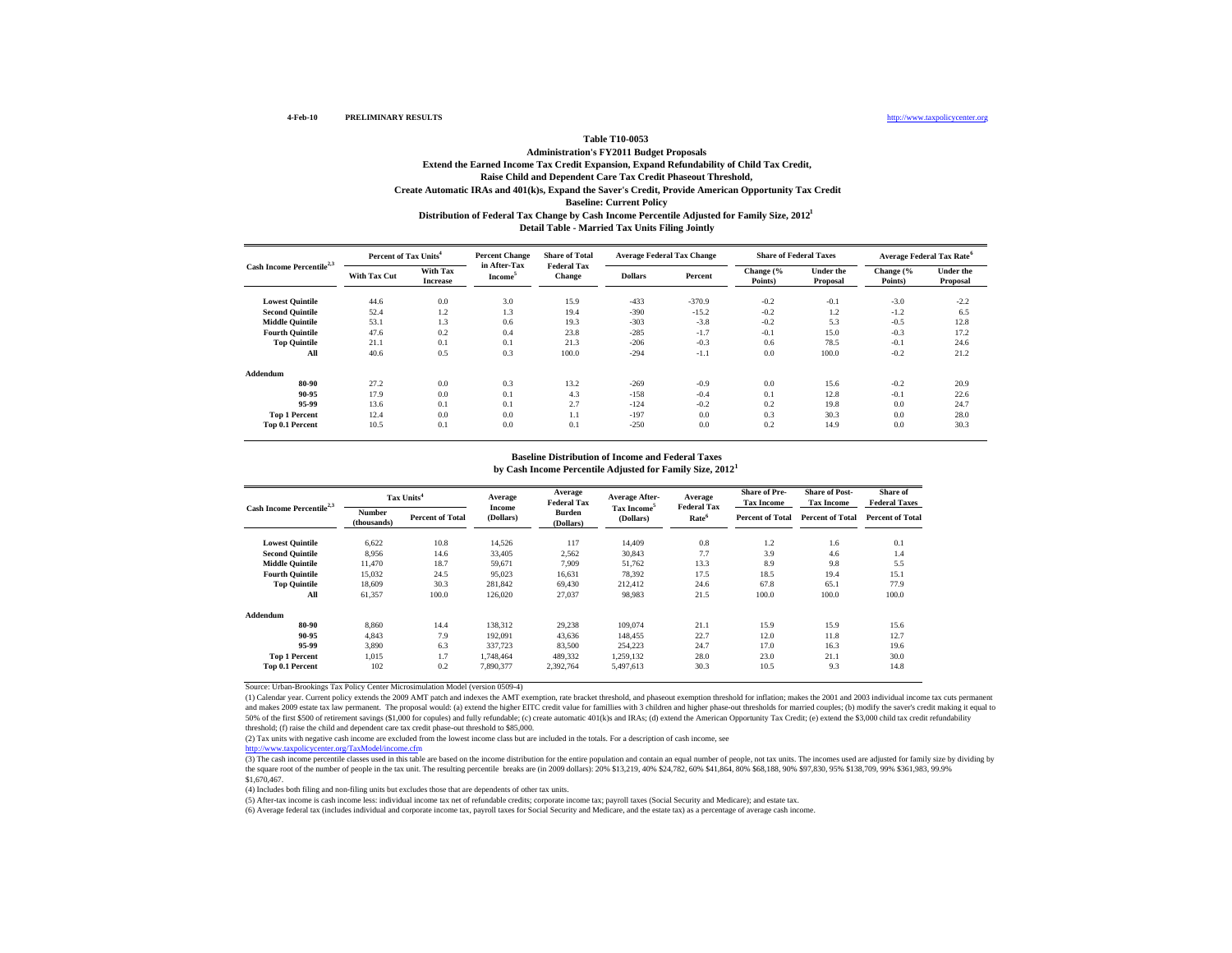#### **Table T10-0053 Administration's FY2011 Budget Proposals Extend the Earned Income Tax Credit Expansion, Expand Refundability of Child Tax Credit, Distribution of Federal Tax Change by Cash Income Percentile Adjusted for Family Size, 2012 1 Detail Table - Head of Household Tax UnitsRaise Child and Dependent Care Tax Credit Phaseout Threshold, Create Automatic IRAs and 401(k)s, Expand the Saver's Credit, Provide American Opportunity Tax Credit Baseline: Current Policy**

| Cash Income Percentile <sup>2,3</sup> | Percent of Tax Units <sup>4</sup> |                             | <b>Percent Change</b>         | <b>Share of Total</b>        | <b>Average Federal Tax Change</b> |         | <b>Share of Federal Taxes</b> |                              | <b>Average Federal Tax Rate<sup>6</sup></b> |                              |
|---------------------------------------|-----------------------------------|-----------------------------|-------------------------------|------------------------------|-----------------------------------|---------|-------------------------------|------------------------------|---------------------------------------------|------------------------------|
|                                       | With Tax Cut                      | With Tax<br><b>Increase</b> | in After-Tax<br><b>Income</b> | <b>Federal Tax</b><br>Change | <b>Dollars</b>                    | Percent | Change (%<br>Points)          | <b>Under the</b><br>Proposal | Change (%<br>Points)                        | <b>Under the</b><br>Proposal |
| <b>Lowest Quintile</b>                | 70.7                              | 0.2                         | 4.7                           | 49.5                         | $-683$                            | 70.7    | $-4.6$                        | $-10.0$                      | $-5.1$                                      | $-12.2$                      |
| <b>Second Quintile</b>                | 56.6                              | 2.2                         | 1.2                           | 24.6                         | $-354$                            | $-19.8$ | $-1.3$                        | 8.4                          | $-1.2$                                      | 4.7                          |
| <b>Middle Quintile</b>                | 56.4                              | 0.4                         | 0.8                           | 16.0                         | $-339$                            | $-4.5$  | 1.0                           | 28.6                         | $-0.7$                                      | 14.4                         |
| <b>Fourth Quintile</b>                | 39.8                              | 0.0                         | 0.5                           | 8.1                          | $-317$                            | $-2.1$  | 1.8                           | 31.6                         | $-0.4$                                      | 19.1                         |
| <b>Top Quintile</b>                   | 17.0                              | 0.0                         | 0.1                           | 1.7                          | $-145$                            | $-0.3$  | 3.1                           | 41.5                         | $-0.1$                                      | 24.1                         |
| All                                   | 57.0                              | 0.8                         | 1.2                           | 100.0                        | $-440$                            | $-7.7$  | 0.0                           | 100.0                        | $-1.1$                                      | 12.6                         |
| Addendum                              |                                   |                             |                               |                              |                                   |         |                               |                              |                                             |                              |
| 80-90                                 | 19.1                              | 0.0                         | 0.1                           | 0.9                          | $-126$                            | $-0.5$  | 1.2                           | 15.9                         | $-0.1$                                      | 22.7                         |
| 90-95                                 | 19.2                              | 0.0                         | 0.2                           | 0.5                          | $-231$                            | $-0.6$  | 0.5                           | 6.4                          | $-0.2$                                      | 23.1                         |
| 95-99                                 | 7.0                               | 0.0                         | 0.1                           | 0.2                          | $-136$                            | $-0.2$  | 0.7                           | 8.7                          | $-0.1$                                      | 23.3                         |
| <b>Top 1 Percent</b>                  | 4.1                               | 0.1                         | 0.0                           | 0.0                          | $-70$                             | 0.0     | 0.8                           | 10.5                         | 0.0                                         | 28.7                         |
| Top 0.1 Percent                       | 4.9                               | 0.0                         | 0.0                           | 0.0                          | $-72$                             | 0.0     | 0.4                           | 4.9                          | 0.0                                         | 31.0                         |

#### **by Cash Income Percentile Adjusted for Family Size, 2012 1 Baseline Distribution of Income and Federal Taxes**

| <b>Cash Income Percentile</b> |                       | Tax Units <sup>4</sup>  | Average<br>Income | Average<br><b>Federal Tax</b> | <b>Average After-</b>   | Average<br><b>Federal Tax</b> | <b>Share of Pre-</b><br><b>Tax Income</b> | <b>Share of Post-</b><br><b>Tax Income</b> | Share of<br><b>Federal Taxes</b> |  |
|-------------------------------|-----------------------|-------------------------|-------------------|-------------------------------|-------------------------|-------------------------------|-------------------------------------------|--------------------------------------------|----------------------------------|--|
|                               | Number<br>(thousands) | <b>Percent of Total</b> | (Dollars)         | <b>Burden</b><br>(Dollars)    | Tax Income<br>(Dollars) | Rate <sup>o</sup>             | <b>Percent of Total</b>                   | <b>Percent of Total</b>                    | <b>Percent of Total</b>          |  |
| <b>Lowest Quintile</b>        | 7.840                 | 31.9                    | 13,490            | $-965$                        | 14,455                  | $-7.2$                        | 10.3                                      | 12.8                                       | $-5.4$                           |  |
| <b>Second Quintile</b>        | 7.497                 | 30.5                    | 30.617            | 1.792                         | 28,825                  | 5.9                           | 22.4                                      | 24.4                                       | 9.6                              |  |
| <b>Middle Quintile</b>        | 5.095                 | 20.8                    | 50.275            | 7.575                         | 42,700                  | 15.1                          | 25.0                                      | 24.6                                       | 27.6                             |  |
| <b>Fourth Ouintile</b>        | 2.777                 | 11.3                    | 76.881            | 14.983                        | 61,898                  | 19.5                          | 20.8                                      | 19.4                                       | 29.8                             |  |
| <b>Top Quintile</b>           | 1.242                 | 5.1                     | 178,521           | 43,239                        | 135,282                 | 24.2                          | 21.6                                      | 19.0                                       | 38.4                             |  |
| All                           | 24.547                | 100.0                   | 41.760            | 5,698                         | 36,062                  | 13.6                          | 100.0                                     | 100.0                                      | 100.0                            |  |
| Addendum                      |                       |                         |                   |                               |                         |                               |                                           |                                            |                                  |  |
| 80-90                         | 805                   | 3.3                     | 112.763           | 25.684                        | 87,079                  | 22.8                          | 8.9                                       | 7.9                                        | 14.8                             |  |
| 90-95                         | 232                   | 0.9                     | 154,893           | 36,005                        | 118,888                 | 23.3                          | 3.5                                       | 3.1                                        | 6.0                              |  |
| 95-99                         | 173                   | 0.7                     | 278,418           | 64,856                        | 213,562                 | 23.3                          | 4.7                                       | 4.2                                        | 8.0                              |  |
| <b>Top 1 Percent</b>          | 33                    | 0.1                     | 1,423,600         | 408,525                       | 1.015.074               | 28.7                          | 4.6                                       | 3.8                                        | 9.7                              |  |
| Top 0.1 Percent               | 3                     | 0.0                     | 6,950,503         | 2,156,597                     | 4,793,906               | 31.0                          | 2.0                                       | 1.6                                        | 4.5                              |  |

Source: Urban-Brookings Tax Policy Center Microsimulation Model (version 0509-4)

(1) Calendar year. Current policy extends the 2009 AMT patch and indexes the AMT exemption, rate bracket threshold, and phaseout exemption threshold for inflation; makes the 2001 and 2003 individual income tax cuts permanent and makes 2009 estate tax law permanent. The proposal would: (a) extend the higher EITC credit value for famillies with 3 children and higher phase-out thresholds for married couples; (b) modify the saver's credit making i 50% of the first \$500 of retirement savings (\$1,000 for copules) and fully refundable; (c) create automatic 401(k)s and IRAs; (d) extend the American Opportunity Tax Credit; (e) extend the \$3,000 child tax credit refundabi threshold; (f) raise the child and dependent care tax credit phase-out threshold to \$85,000.

(2) Tax units with negative cash income are excluded from the lowest income class but are included in the totals. For a description of cash income, see<br>http://www.taxpolioucenter.org/TaxMedelfgroema.efm

hter.org/TaxModel/income.cf

(3) The cash income percentile classes used in this table are based on the income distribution for the entire population and contain an equal number of people, not tax units. The incomes used are adjusted for family size b the square root of the number of people in the tax unit. The resulting percentile breaks are (in 2009 dollars): 20% \$13,219, 40% \$24,782, 60% \$41,864, 80% \$68,188, 90% \$97,830, 95% \$138,709, 99% \$361,983, 99.9% \$138,709, 9 \$1,670,467.

(4) Includes both filing and non-filing units but excludes those that are dependents of other tax units.

(5) After-tax income is cash income less: individual income tax net of refundable credits; corporate income tax; payroll taxes (Social Security and Medicare); and estate tax.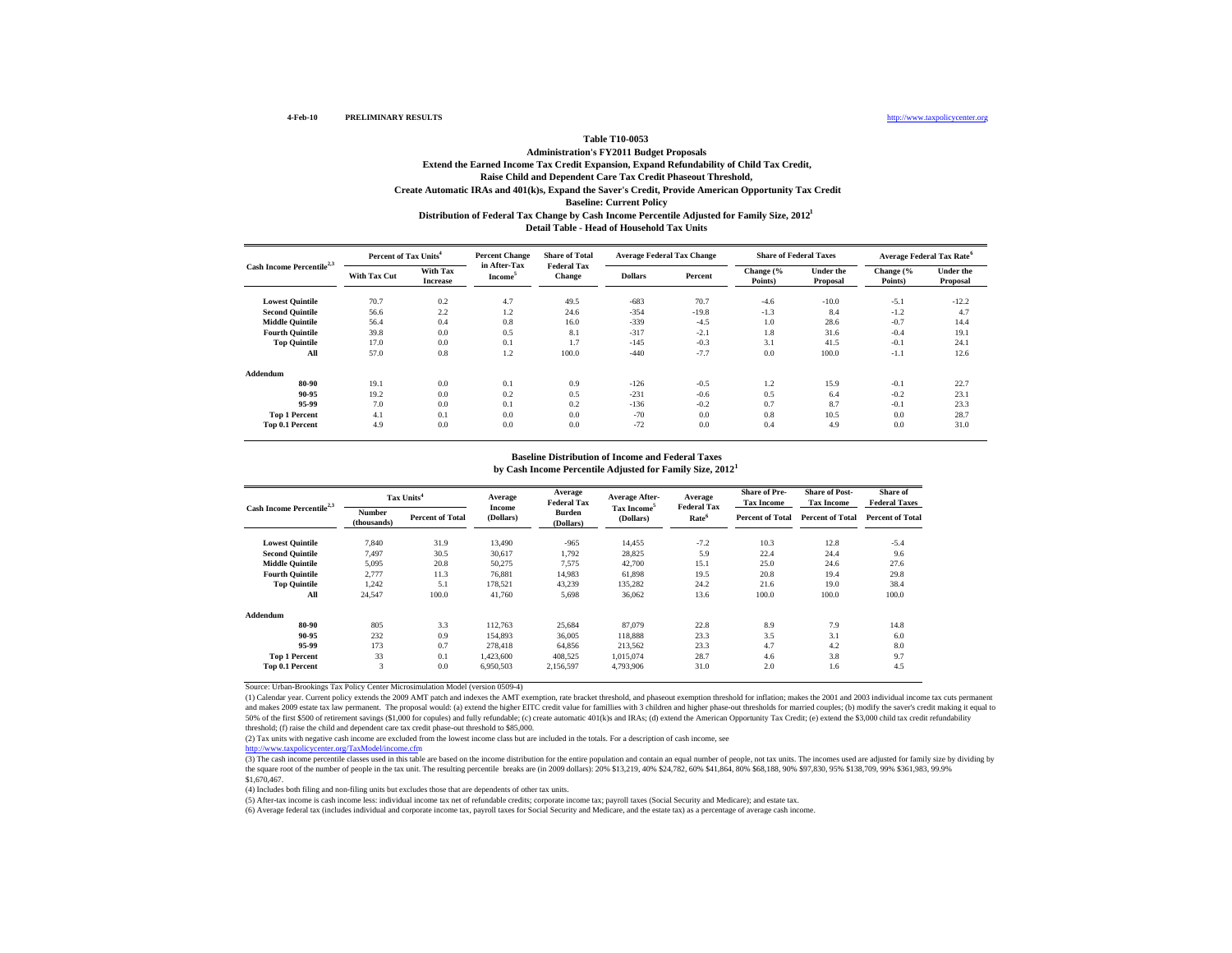### **Table T10-0053 Administration's FY2011 Budget Proposals Extend the Earned Income Tax Credit Expansion, Expand Refundability of Child Tax Credit, Distribution of Federal Tax Change by Cash Income Percentile Adjusted for Family Size, 2012 1 Detail Table - Tax Units with ChildrenRaise Child and Dependent Care Tax Credit Phaseout Threshold, Create Automatic IRAs and 401(k)s, Expand the Saver's Credit, Provide American Opportunity Tax Credit Baseline: Current Policy**

| Cash Income Percentile <sup>2,3</sup> | Percent of Tax Units <sup>4</sup> |                             | <b>Percent Change</b>               | <b>Share of Total</b>        | <b>Average Federal Tax Change</b> |         | <b>Share of Federal Taxes</b> |                              | Average Federal Tax Rate <sup>6</sup> |                              |
|---------------------------------------|-----------------------------------|-----------------------------|-------------------------------------|------------------------------|-----------------------------------|---------|-------------------------------|------------------------------|---------------------------------------|------------------------------|
|                                       | With Tax Cut                      | With Tax<br><b>Increase</b> | in After-Tax<br>Income <sup>3</sup> | <b>Federal Tax</b><br>Change | <b>Dollars</b>                    | Percent | Change (%<br>Points)          | <b>Under the</b><br>Proposal | Change (%<br>Points)                  | <b>Under the</b><br>Proposal |
| <b>Lowest Quintile</b>                | 78.3                              | 0.2                         | 5.1                                 | 32.9                         | $-810$                            | 62.2    | $-0.9$                        | $-2.3$                       | $-5.5$                                | $-14.3$                      |
| <b>Second Quintile</b>                | 72.0                              | 1.4                         | 1.7                                 | 22.5                         | $-542$                            | $-26.6$ | $-0.6$                        | 1.7                          | $-1.6$                                | 4.3                          |
| <b>Middle Quintile</b>                | 66.7                              | 0.2                         | 0.8                                 | 17.3                         | $-422$                            | $-4.5$  | $-0.2$                        | 9.9                          | $-0.7$                                | 14.4                         |
| <b>Fourth Quintile</b>                | 51.2                              | 0.0                         | 0.5                                 | 15.3                         | $-390$                            | $-2.0$  | 0.1                           | 20.3                         | $-0.4$                                | 18.6                         |
| <b>Top Quintile</b>                   | 27.1                              | 0.0                         | 0.2                                 | 11.7                         | $-351$                            | $-0.5$  | 1.5                           | 70.3                         | $-0.1$                                | 25.6                         |
| All                                   | 60.2                              | 0.4                         | 0.7                                 | 100.0                        | $-508$                            | $-2.6$  | 0.0                           | 100.0                        | $-0.5$                                | 19.8                         |
| Addendum                              |                                   |                             |                                     |                              |                                   |         |                               |                              |                                       |                              |
| 80-90                                 | 34.3                              | 0.0                         | 0.4                                 | 7.9                          | $-448$                            | $-1.3$  | 0.2                           | 16.5                         | $-0.3$                                | 22.1                         |
| 90-95                                 | 23.3                              | 0.0                         | 0.2                                 | 2.2                          | $-279$                            | $-0.5$  | 0.2                           | 11.3                         | $-0.1$                                | 23.6                         |
| 95-99                                 | 14.9                              | 0.0                         | 0.1                                 | 1.2                          | $-192$                            | $-0.2$  | 0.4                           | 17.6                         | $-0.1$                                | 26.0                         |
| <b>Top 1 Percent</b>                  | 12.9                              | 0.1                         | 0.0                                 | 0.4                          | $-261$                            | 0.0     | 0.6                           | 25.0                         | 0.0                                   | 29.6                         |
| Top 0.1 Percent                       | 10.7                              | 0.1                         | 0.0                                 | 0.0                          | $-276$                            | 0.0     | 0.3                           | 12.0                         | 0.0                                   | 31.3                         |

#### **by Cash Income Percentile Adjusted for Family Size, 2012 1 Baseline Distribution of Income and Federal Taxes**

| Cash Income Percentile <sup>2,3</sup> | Tax Units <sup>4</sup>       |                         | Average             | Average<br><b>Federal Tax</b> | <b>Average After-</b>   | Average<br><b>Federal Tax</b> | <b>Share of Pre-</b><br><b>Tax Income</b> | <b>Share of Post-</b><br><b>Tax Income</b> | Share of<br><b>Federal Taxes</b> |
|---------------------------------------|------------------------------|-------------------------|---------------------|-------------------------------|-------------------------|-------------------------------|-------------------------------------------|--------------------------------------------|----------------------------------|
|                                       | <b>Number</b><br>(thousands) | <b>Percent of Total</b> | Income<br>(Dollars) | <b>Burden</b><br>(Dollars)    | Tax Income<br>(Dollars) | Rate <sup>6</sup>             | <b>Percent of Total</b>                   | <b>Percent of Total</b>                    | <b>Percent of Total</b>          |
| <b>Lowest Quintile</b>                | 10,133                       | 20.6                    | 14,723              | $-1,302$                      | 16,025                  | $-8.8$                        | 3.2                                       | 4.3                                        | $-1.4$                           |
| <b>Second Quintile</b>                | 10.359                       | 21.1                    | 34,672              | 2,038                         | 32,634                  | 5.9                           | 7.7                                       | 9.0                                        | 2.2                              |
| <b>Middle Quintile</b>                | 10.251                       | 20.9                    | 62,298              | 9,395                         | 52,903                  | 15.1                          | 13.6                                      | 14.5                                       | 10.1                             |
| <b>Fourth Quintile</b>                | 9.800                        | 19.9                    | 103.142             | 19,572                        | 83,570                  | 19.0                          | 21.6                                      | 21.9                                       | 20.2                             |
| <b>Top Quintile</b>                   | 8,315                        | 16.9                    | 306,063             | 78.732                        | 227,331                 | 25.7                          | 54.3                                      | 50.6                                       | 68.8                             |
| All                                   | 49.155                       | 100.0                   | 95.419              | 19.366                        | 76.053                  | 20.3                          | 100.0                                     | 100.0                                      | 100.0                            |
| Addendum                              |                              |                         |                     |                               |                         |                               |                                           |                                            |                                  |
| 80-90                                 | 4.398                        | 9.0                     | 157.496             | 35,216                        | 122,280                 | 22.4                          | 14.8                                      | 14.4                                       | 16.3                             |
| 90-95                                 | 1.976                        | 4.0                     | 224,546             | 53,216                        | 171,329                 | 23.7                          | 9.5                                       | 9.1                                        | 11.1                             |
| 95-99                                 | 1.567                        | 3.2                     | 400.356             | 104.147                       | 296.208                 | 26.0                          | 13.4                                      | 12.4                                       | 17.2                             |
| <b>Top 1 Percent</b>                  | 374                          | 0.8                     | 2.088.455           | 618.704                       | 1.469.751               | 29.6                          | 16.7                                      | 14.7                                       | 24.3                             |
| Top 0.1 Percent                       | 36                           | 0.1                     | 9.839.694           | 3.077.034                     | 6,762,660               | 31.3                          | 7.6                                       | 6.5                                        | 11.7                             |

Source: Urban-Brookings Tax Policy Center Microsimulation Model (version 0509-4)

Note: Tax units with children are those claiming an exemption for children at home or away from home.

(1) Calendar year. Current policy extends the 2009 AMT patch and indexes the AMT exemption, rate bracket threshold, and phaseout exemption threshold for inflation; makes the 2001 and 2003 individual income tax cuts permane and makes 2009 estate tax law permanent. The proposal would: (a) extend the higher EITC credit value for famillies with 3 children and higher phase-out thresholds for married couples; (b) modify the saver's credit making i 50% of the first \$500 of retirement savings (\$1,000 for copules) and fully refundable; (c) create automatic 401(k)s and IRAs; (d) extend the American Opportunity Tax Credit; (e) extend the \$3,000 child tax credit refundabi threshold; (f) raise the child and dependent care tax credit phase-out threshold to \$85,000.

(2) Tax units with negative cash income are excluded from the lowest income class but are included in the totals. For a description of cash income, see

http://www.taxpolicycenter.org/TaxModel/income.cfm

(3) The cash income percentile classes used in this table are based on the income distribution for the entire population and contain an equal number of people, not tax units. The incomes used are adjusted for family size b \$1,670,467.

(4) Includes both filing and non-filing units but excludes those that are dependents of other tax units.

(5) After-tax income is cash income less: individual income tax net of refundable credits; corporate income tax; payroll taxes (Social Security and Medicare); and estate tax.